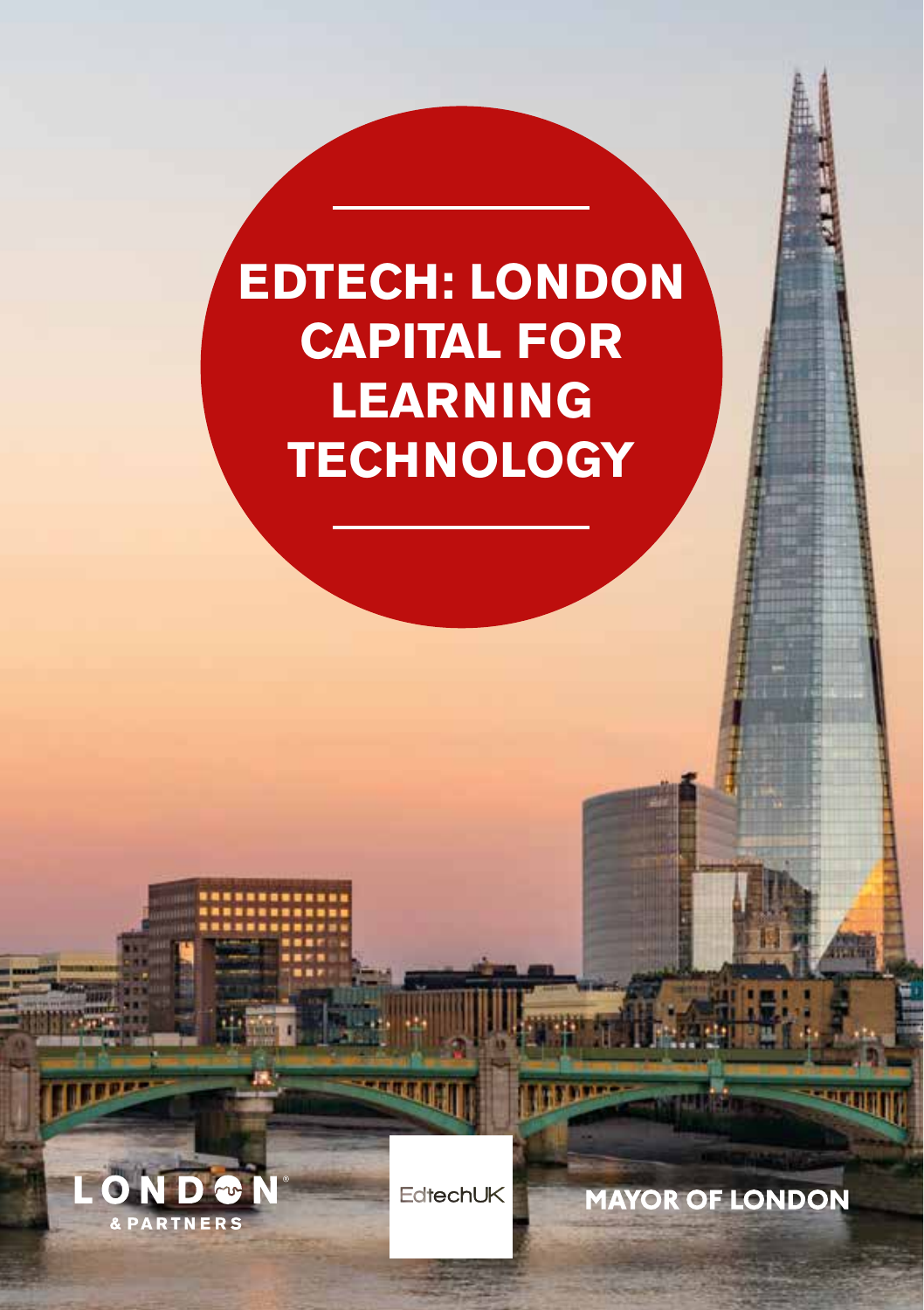### **About London & Partners**

London & Partners is the official promotional company for London. We promote London and attract businesses, events, congresses, students and visitors to the capital. We are the experts on doing business in London; helping overseas businesses to set up, and grow.

Contact us to connect with our team and find out how our experts can help you: **XX** Create a powerful business case

for expanding to London

**>>** Find the best location

**X** Recruit the best people

**XX** Create the perfect office

**>>** Build a network of partners

**>>** Enjoy London life

**business@londonandpartners.com** +44 (0)207 234 5800 www.invest.london

### **About Edtech UK**

Edtech UK is a strategic body, established by the Education Foundation, to help accelerate the growth of the UK's education technology sector in Britain and globally.

It is a "front door" for industry, investors, government and educators and a convening voice for all of the education and learning technology sector. It offers membership and services to leading edtech startups, companies and organisations who wish to drive forward their growth in London and across the UK.



Edtech UK can help you:

- **X** Navigate the education and learning technology sector in London and across the UK
- **>>** Join a dynamic partnership of startups, companies and investors in the edtech sector
- **XX** Kick start partnerships, ventures and collaborations
- **XX** Grow and scale your edtech business and provide access to education institutions and the market
- **XX** Make the most of the vibrant edtech ecosystem

**info@edtechuk.com** +44 (0)7970 203851 www.edtechuk.com

### **Introduction**

London, like other great cities, is being revolutionised through technology. Technology is disrupting the way traditional industries operate and provide services to their customers. Nowhere is the potential of technology more profound than in the education sector. In the global competition for skills, the demand for sophisticated, interactive learning platforms and aids is enormous. The burgeoning edtech industry can provide the solutions to meet the demands of 21st century education as well as developing the skills required by business, government and academia, which in a growing city like London are the challenges of today and tomorrow.

As the Mayor of London's official promotional company, we support companies like yours realise their global ambitions. London continues to be the most attractive European city for investment according to EY, and in 2016 our startups received more venture capital than any other city in Europe. In this guide, you'll find out why London is one of the world's top destinations for education and learning technology, get an overview of the edtech community, and read insights from those who have made it in London.

We look forward to welcoming you to this remarkable city.

#LondonIsOpen

DAVID SLATER

Trade and Investment London & Partners



The education and learning technology ecosystem has rapidly grown in the past few years across Britain, and London is leading the way in its development. The Government's Digital Strategy, published in Feb 2017, recognised the benefits of education technology and acknowledged the economic advantages of the growing edtech sector to the UK economy.

Edtech UK's strategic policy work, community events and networks help to accelerate the growth of the edtech start up and scale up landscape. We were delighted to support the development of the Mayor of London's Digital Talent Programme with our research and insights. Investment is growing at a rapid rate into fast-growing scale up businesses – from FutureLearn to Kano; Satchel (Show My Homework) to Firefly and Technology Will Save Us to Proversity.

The introduction of the computing curriculum into every state school in England has accelerated the growth of interest in new approaches to technology from schools. London's education system is also performing well and London has fifty further education colleges and six of the world's top universities, along with a vibrant digital and tech economy providing access to talent.

London is a fantastic base for your company. Edtech has come of age. Our Edtech UK Vision 2020 is looking to support the growth of the sector, to make London and Britain a major education technology hub for the world.

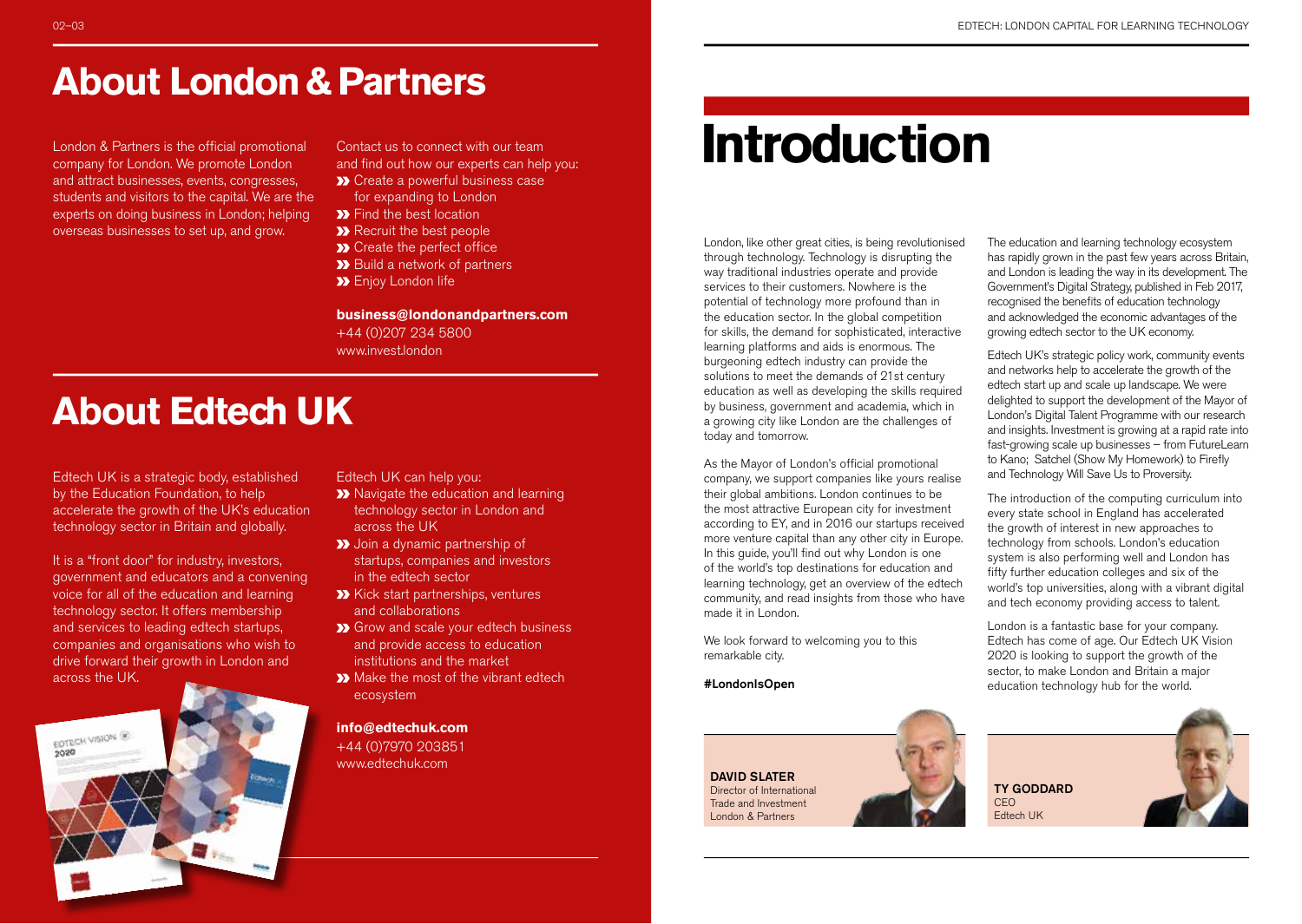### **Why base your edtech company in London?**

**f** Education technology (edtech) is one of the fastest growing sectors in the UK, accounting for 4% of all digital companies, and UK businesses have become world leaders in developing innovative new technologies for schools. The potential benefits when implemented correctly are considerable, both in teaching and in school administration. We want to make sure our pupils, their parents and teachers are able to make use of these opportunities.

The Digital Strategy, Feb 2017



**Edtech hub** 

Edtech is one of the fastest growing tech sectors in London; over 200 edtech startups and SMEs are based in the city, with 1000 across the UK<sup>1</sup>



#### **Scaling up**

**Global HQ**  London is the world's number one for international headquarters. Major edtech companies based here include Pearson, Knewton and Kaplan

London is Europe's leading city for scale-ups with an entrepreneurial culture and unmatched access to capital and skills<sup>4</sup>



London is the leading European city in the Startup Genome Global Startup Ecosystem ranking5



London is the world's leading city for economic clout, technology readiness and reputation as a global centre for business $6$ 



EY ranks London as Europe's most attractive city for investment<sup>7</sup>



#### **Education technology**

refers to the "effective use of technological tools for learning" and as a sector incorporates a range of areas including: E-learning, Infrastructure, Devices, Apps, Curriculum platforms, E-assessment, Mobile learning, Digital Skills, MOOCs, Collaboration tools, Classroom management, Digital learning, Student monitoring systems, Digital making and badging. Professional learning, Adult Basic education, Exam preparation, Career planning, Coaching, Tutoring, Games for learning, Informal learning, Corporate learning and much more…

**Spending on technology** UK schools spend over £900m a year on education technology<sup>2</sup>



London is home to four of the world's top 50 universities and to leading further education colleges<sup>3</sup>



#### 1. Edtech UK Startup Index, Education Foundation 2015 2. Gartner, 2015

5. Startup Genome, 2017 (www.startupgenome.com)

6. Ahead of New York, Singapore, Toronto and San Francisco according to the PWC's City of Opportunity Index 2017 7. EY Attractiveness Survey, May 2017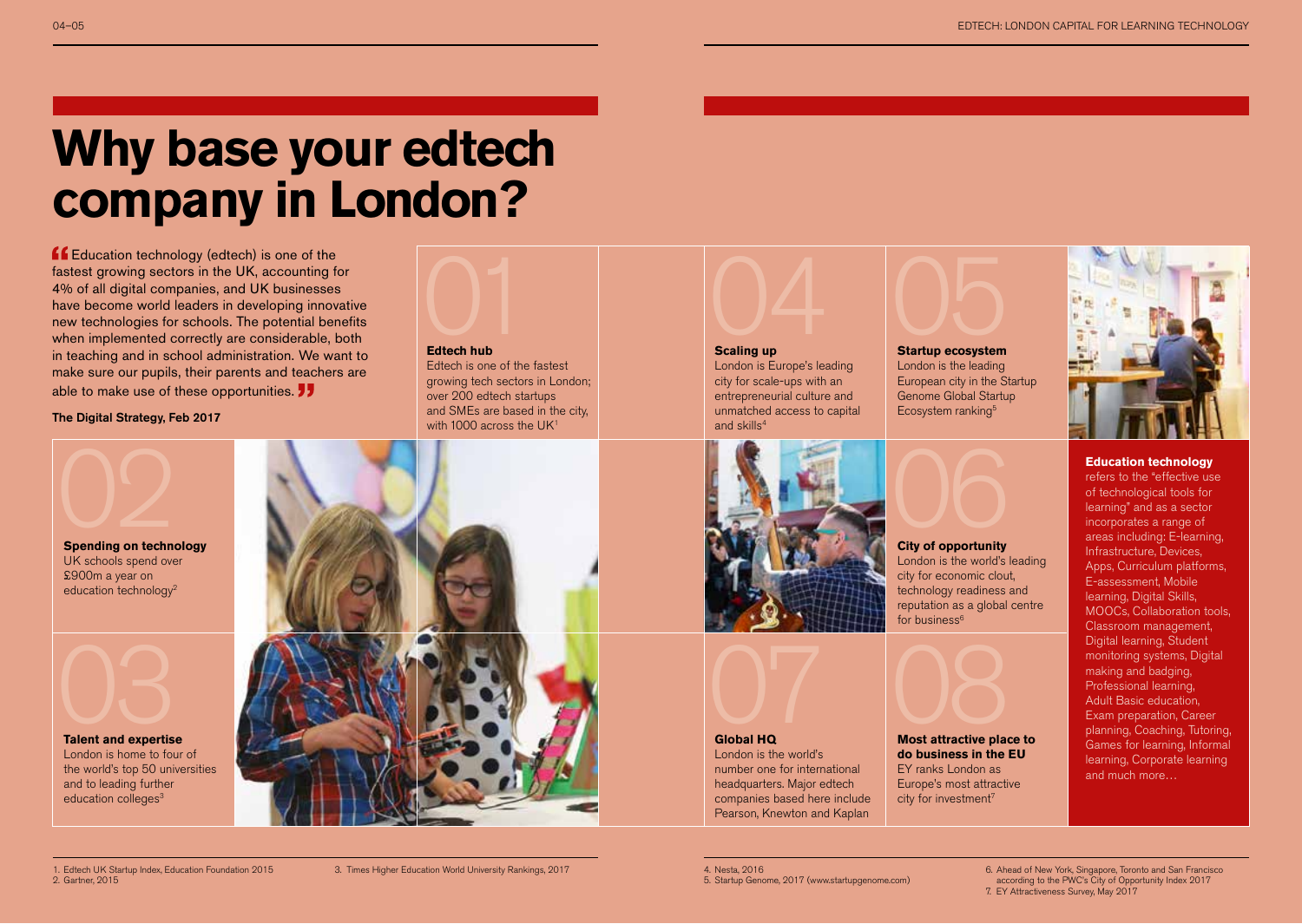## **A large and profitable market**

London is a major European edtech hub and is breaking new ground in Massive Open Online Courses (MOOCs), corporate and e-learning, augmented reality and digital making.

Britain is recognised globally as a pioneer in education technology. With the introduction of the computing curriculum into every school in England, the UK has positioned itself at the forefront of developments in the creation and use of education and learning technology.

Recent successes include edtech companies Satchel (Show My Homework), Proversity and **Firefly** securing large scale funding; recent acquisitions, the global success of Futurelearn, the leading MOOC platform developed by the Open University; and the international expansion of Kano, Technology Will Save Us in the arenas of DIY computers, digital making kits and homework platforms for teachers.

#### **UK education export market**

looking to increase this to £30bn by 2020. The Department for Business, Energy and Industrial Strategy had previously estimated fees and £6.3bn in living expenses each and training sector that has secured over

- **Steep growth**. The edtech sector is one of the fastest growing in the UK, accounting for 4% of all digital companies (the same as fintech). 8
- **Education technology spending**. UK schools spend over £900m each year on education technology.
- **Digital colleges.** London's further education colleges are leading the way in digital technology and learning, including the Digital Colleges programme, the creation of a National Digital College and new institutions such as the Makers Academy.
- **Major events**. London is home to some of the largest education technology conferences in the world, including Edtech Europe, the annual BETT Conference – the latter attracting in excess of 35,000 global visitors each year. Edtech UK host and curate the influential Edtech Global Summit in November in London.
- **Elexible procurement**. The increased autonomy of schools (academies and free schools), colleges and unversities allows for greater flexibility in procurement of technology from new suppliers.

## **A magnet for talent and collaboration**

As a leading city for developers, education institutions and technology, London offers a powerful mix of workforce, innovative start-ups and established global players.

Everything an international edtech company needs to grow is here: talent, venture capital, co-working space, government support, seed funding and events.

Flexible employment laws mean companies can scale up or down quickly, and a thriving community of freelancers provides quick access to niche skills.

Education and learning technology companies can access all the partners they need in one city, forging relationships with government departments, the Greater London Authority, Edtech UK and London & Partners teams. universities, colleges, academies and free schools, university technical colleges, studio schools, technology, finance and legal experts.

This unique ecosystem is enabling edtech companies to innovate and break ground in areas such as e-learning, corporate training, digital assessment, technology and infrastructure and digital making.

Meanwhile, London's international population – 37% of the city's workforce were born abroad<sup>10</sup> – makes it a top choice for expanding companies keen to explore and conquer new markets.



- **Talent and employment hub.** 240,000 are in digital employment across London, with employment growing 46% from 2010 to 2016.<sup>11</sup>
- **Developer base.** London home to over 70,000 professional developers, more than any other European city.<sup>12</sup>
- **Top universities.** London is home to 4 of the top 50 universities according to the Times Higher Education World University Rankings.
- **Investment**. The UK's technology sector drew more investment than that of any other European country in 2016.<sup>13</sup>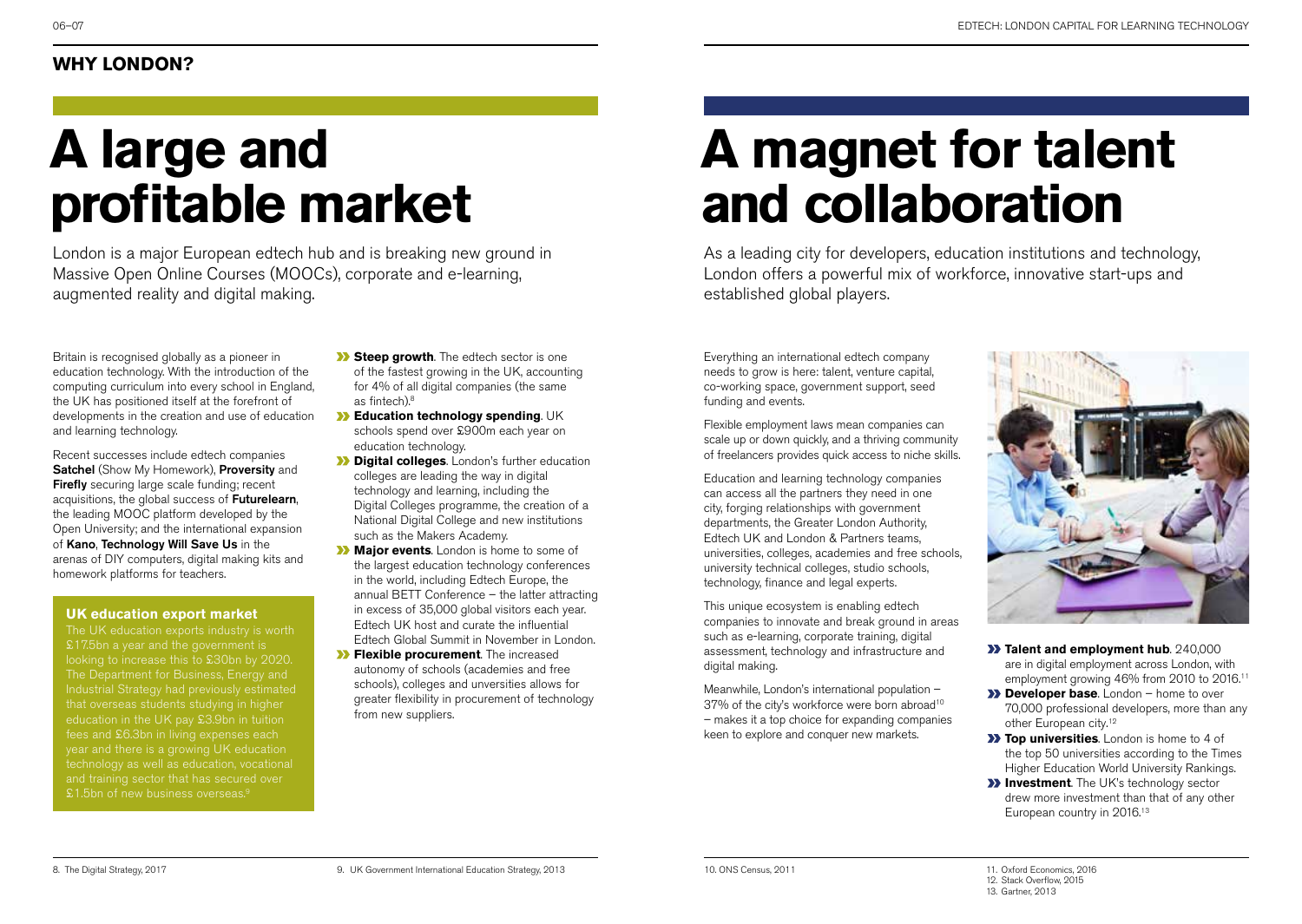



### **Best for business**

The UK Government is firmly behind the education and learning technology sector and Edtech UK's aims. There is significant opportunity in the sector with Global education technology sector spending at \$67.8bn in 2015<sup>13</sup> and a global "e-learning" market worth \$165bn, which is poised to reach \$243.8bn by 2022.14

**Comparently** The work of Edtech LIK is important in supporting this growing sector. London and the UK lead the world in edtech. Jisc is directly investing and supporting edtech firms and the edtech community to encourage a vital and exciting market for innovative solutions for UK Universities and Colleges. **JJ** 

Paul Feldman, CEO, Jisc

In addition, with the government's expansion of new schools, the new computing curriculum, and the digital and e-learning agenda being embraced by colleges and universities, vocational and training providers and the corporate sector, there has never been a better time to start an edtech business.

Companies in London enjoy the lowest tax rate in the G20, and entrepreneurs can benefit from capital gains tax breaks on their first £10m, together with start-up loan schemes and tax favourable share options for employees.

For early-stage companies, the Government's Seed Enterprise Investment Scheme (SEIS) provides 50% tax relief of the cost of the shares, on a maximum annual investment of £100,000.

- **Lower taxes**. UK corporation tax, 19% in 2017, is the joint lowest rate in the G20 and is set to become even more competitive, falling to 17% in April 2020.
- **Patent Box**. This government scheme lowers corporation tax to 10% on profits from the development and exploitation of patents and certain other intellectual property.
- **R&D tax credits**. Companies with fewer than  $\overline{\mathcal{D}}$ 500 employees benefit from a 230% rate.
- **Entrepreneur relief**. This cuts capital gains tax on the disposal of qualifying business assets.

13. Gartner, 2013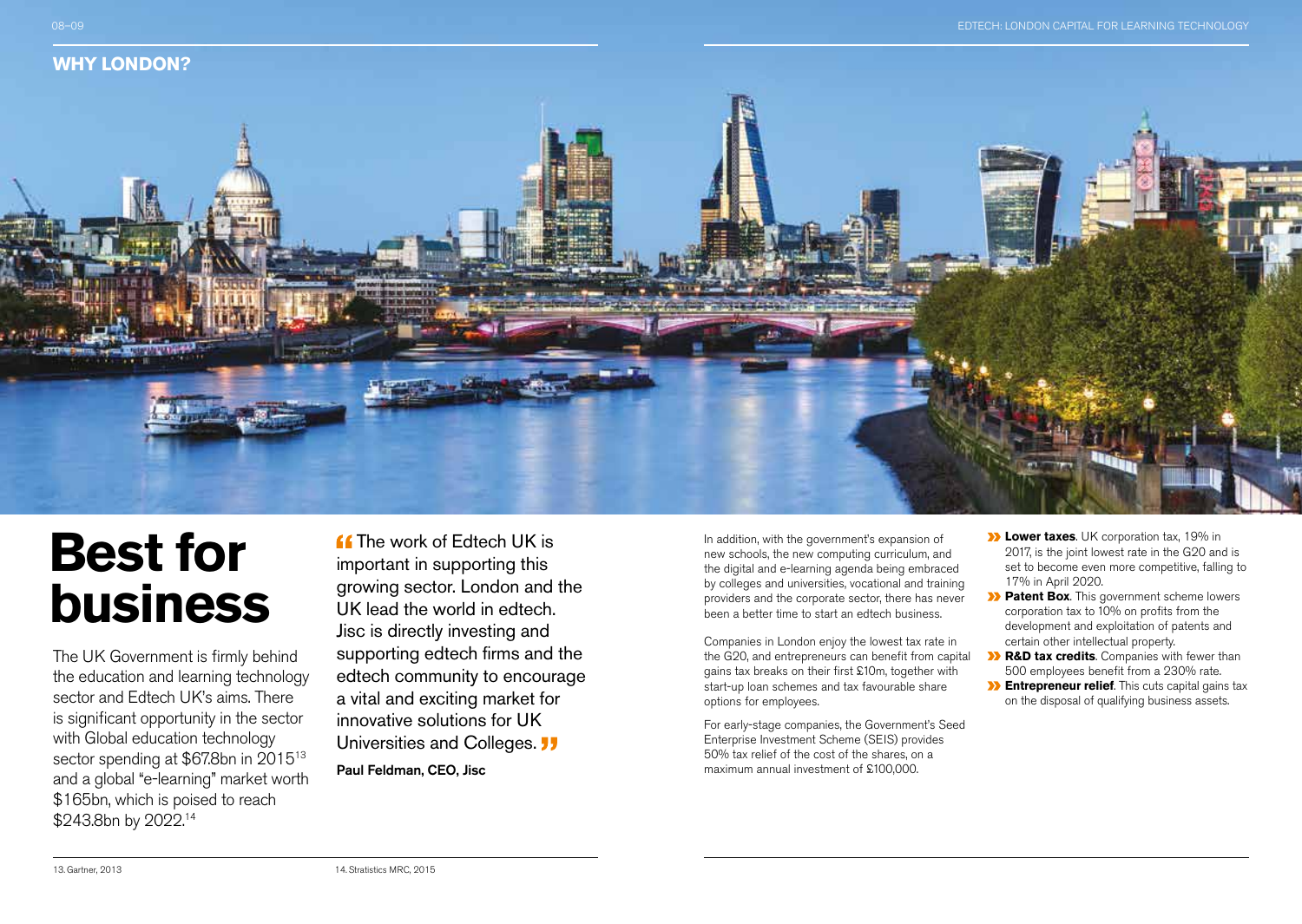

32 26

Source: Edtech UK Startup Index, Education Foundation 2017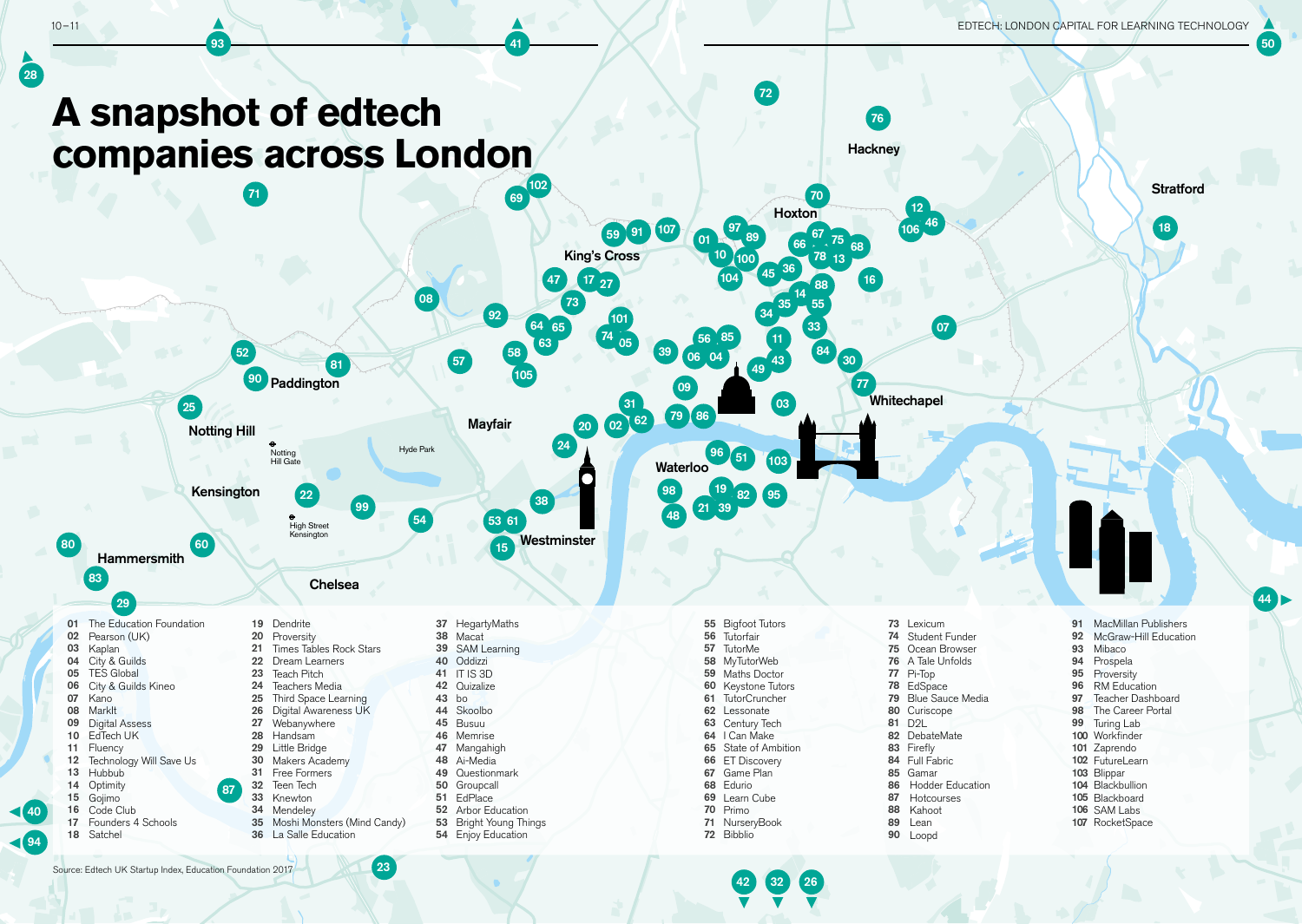### **LONDON'S EDTECH CHAMPIONS**

# **FutureLearn Satchel**

**If** It's our aim to pioneer the best social learning experiences for everyone, anywhere. Learning should be as social and enjoyable as spending time on Facebook **J** 

#### Simon Nelson, *CEO, FutureLearn*



#### **Who?**

The leading social learning platform, enabling online learning through conversation.

#### **Where?**

Camden.

#### **Success in London**

From its home just behind Camden Town tube station, FutureLearn delivers an array of free and paid for online courses and degrees from worldleading UK and international universities as well as courses from companies, centres of research excellence and specialist education providers.

FutureLearn partners with over a quarter of the world's top universities as well as organisations such as Accenture, the British Council, European Space Agency, Houses of Parliament, Raspberry Pi and Cancer Research UK. FutureLearn were a founding member of Edtech UK in 2015.

#### **Milestones**

- December 2016: FutureLearn partners with Deakin University in Australia to offer the first range of degrees delivered entirely on a MOOC platform.
- May 2017: FutureLearn is the largest MOOC provider in Europe with over 1,000 scheduled course runs for 2017 being delivered to over 6 million people from over 230 countries around the world.

 We're proud to be part of the incredible London tech scene – it hosts a wealth of opportunity and talent but there are a lot of people you can give back to as well **JJ** 

Naimish Gohil, *CEO, Satchel*

#### **Who?**

The brand behind the award winning software Show My Homework. Satchel offer schools everything they need on their journey through education including homework, seating, content and praise apps.

#### **Where?**

The heart of East London.

#### **Success in London**

Born in an inner-city London classroom in 2011, by former Assistant Headteacher Naimish Gohil, Satchel's flagship software Show My Homework, is currently used by over 1500 schools in 23 countries. Since their inception 6 years ago, they've become more than just homework software and have developed bolt-on apps for seating, praise and content, providing schools with a truly holistic learning experience.

This year not only saw the company undergo a rebrand to Satchel, but also the introduction of their new service, Satchel Tutoring, which provides flexible, affordable tutoring without the constraint of postcodes provided by real curriculum teachers. In addition, they were named The Assignment Report's Education Company of the Year, winners of The Techies Award for Ultimate App or Website and the ERAs for Secondary Resource including ICT. Satchel were also a founding member of Edtech UK in 2015.



#### **Milestones**

- **>>** January 2017: Underwent rebrand to Satchel to allow expansion of products and services.
- **D** January 2017: Announced £2.4 million in funding from VC investors LocalGlobe.
- March 2017: Named winners of the ERAs Secondary Resource including ICT award.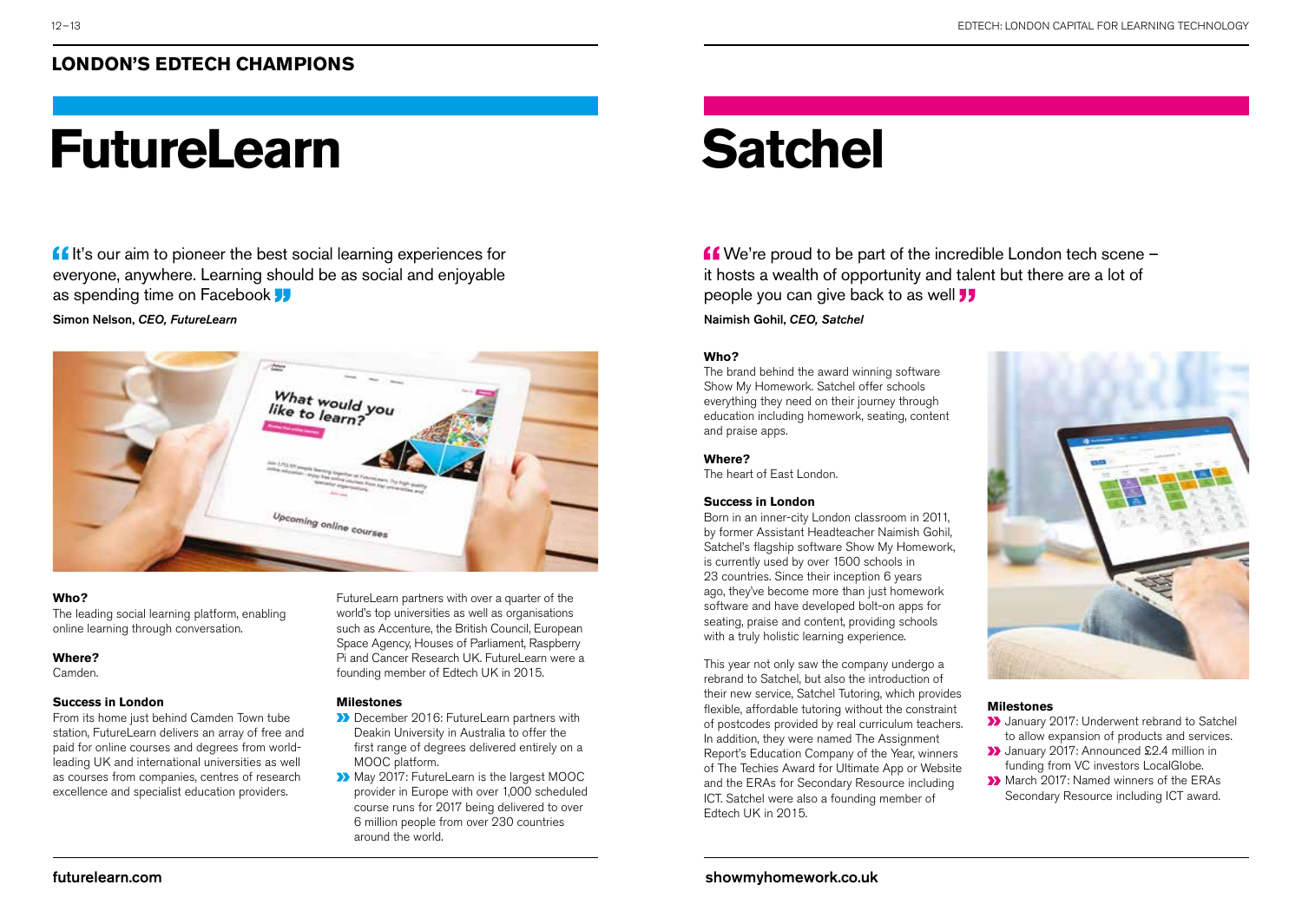## **What next for London?**

The education technology industry is one of the UK's most cutting edge and fastest growing sectors. It is capable of supporting world class education and learning opportunities across a multitude of arenas that are scalable internationally – from tutoring to apps, from digital making kits to MOOCs and from devices in schools to distance learning for adults.

There are considerable areas of promise across our schools, Colleges and Universities.

London is already one of Europe's most important edtech clusters and is home to some of the world's leading education and learning technology companies.

Some of the world's biggest publishers and training providers have their HQs in London, such as Pearson and Kaplan. Global technology companies such as Blippar, Knewton and Mendeley also have their European HQs in the city. In addition, major tech companies with education, training and digital skills programmes, such as Google, Facebook, Microsoft, Fujitsu, Apple, Accenture and Sony Computer Entertainment, have key of offices in London.

There is a vibrant and growing edtech eco-system in London, with companies such as Satchel, Firefly, Blippar, Teachboost, Blackbullion, EdPeer, Eschools, Nightzookeeper, Memrise, Education Appstore, TutorFair, Dreamlearners, TeachPitch, MediaCore, Third Space Learning, Quipper and Dendrite all based across the city. Edtech UK develops strategic policy, runs regular networking events and meetups in London and across Britain's edtech clusters to connect educators, startups and investors. There is an education / tech co-working space, called EdSpace and the newly opened tech campus, RocketSpace near The Angel.

#### **New opportunities**

- **Steep growth**. Over \$4 trillion is spent on education globally and the global e-learning market is predicted to grow from \$165bn billion and reach \$243.8 billion by 2022.16
- **XX New technologies**. Top British tech company Blippar is developing a whole range of education products related to Augmented Reality and visual browsing, that is set to revolutionise the education and learning sector in the coming years.
- **A** nation of digital makers. The BBC launched a major national programme called "Make it Digital" to equip young people with the digital tools they need to create technology and become a nation of digital makers. This includes the creation of a new programmeable "Micro-Bit" that builds on the worldleading British Raspberry Pi.
- **Edtech UK**. Edtech UK's policy work will sharpen the strategic approach to edtech, they will take Edtech companies on missions around the world, be a Launchpad for international business across the UK and connect people at their Edtech Global Summit each year in London.

London's edtech investment and funding infrastructure is becoming more advanced, with angels, venture capitalists and other social investors becoming increasingly interested in the edtech sector. There are two edtech accelerators – the Edtech Incubator and Emerge programmes – as well as tech accelerators and incubators with high levels of education technology companies in their cohorts, including Wayra, Wayra Unltd, Bethnal Green Ventures, Big Venture Challenge and Founders Factory. EdtechUK is also a partner in EDUCATE with University College London, NESTA and F6S which aims to put research at the heart of edtech product development.

Organisations and Government bodies such as JISC, UfI, Innovate UK and Tech City UK are also lending their support to the growth of the edtech sector – with Tech City UK's Digital Business Academy programme offering a wide range of free high quality learning opportunities.

Edtech is a vibrant sector now coming together to innovate, thrive and grow. Edtech UK and London and Partners look forward to working with you to make your business grow and thrive in Britain.



**f** With 4x growth in educator community in less than a year, Blippar continues to enable content creators and educators to teach through augmented reality tools. EdTech UK has played an important part in our growth story by helping us create partnerships and scale our products to a wider audience.

Tushar Sharma, *Director of Education, Blippar*

**ff** Firefly is a simple and effective online tool used to support homework, resource sharing, progress tracking and engaging parents. As a result, teachers have more time to teach and students can learn in ways that work best for them. Firefly started as a student project and has since setup offices in nearby Hammersmith. Growth has been rapid, with the Firefly team expanding to Sydney and Singapore, and with users now in 35 countries. In November 2016 Firefly secured the largest Series A fundraising in UK EdTech. This investment will be used to grow the company, doubling from our base of 60 people and adding more schools to the hundreds that already use Firefly. We're excited to be working again with Edtech UK, leaning on their expertise and advice as Firefly embarks on this exciting new chapter and heads into new markets. **JJ** 

Dr Simon Hay, *Founding Partner, Firefly*